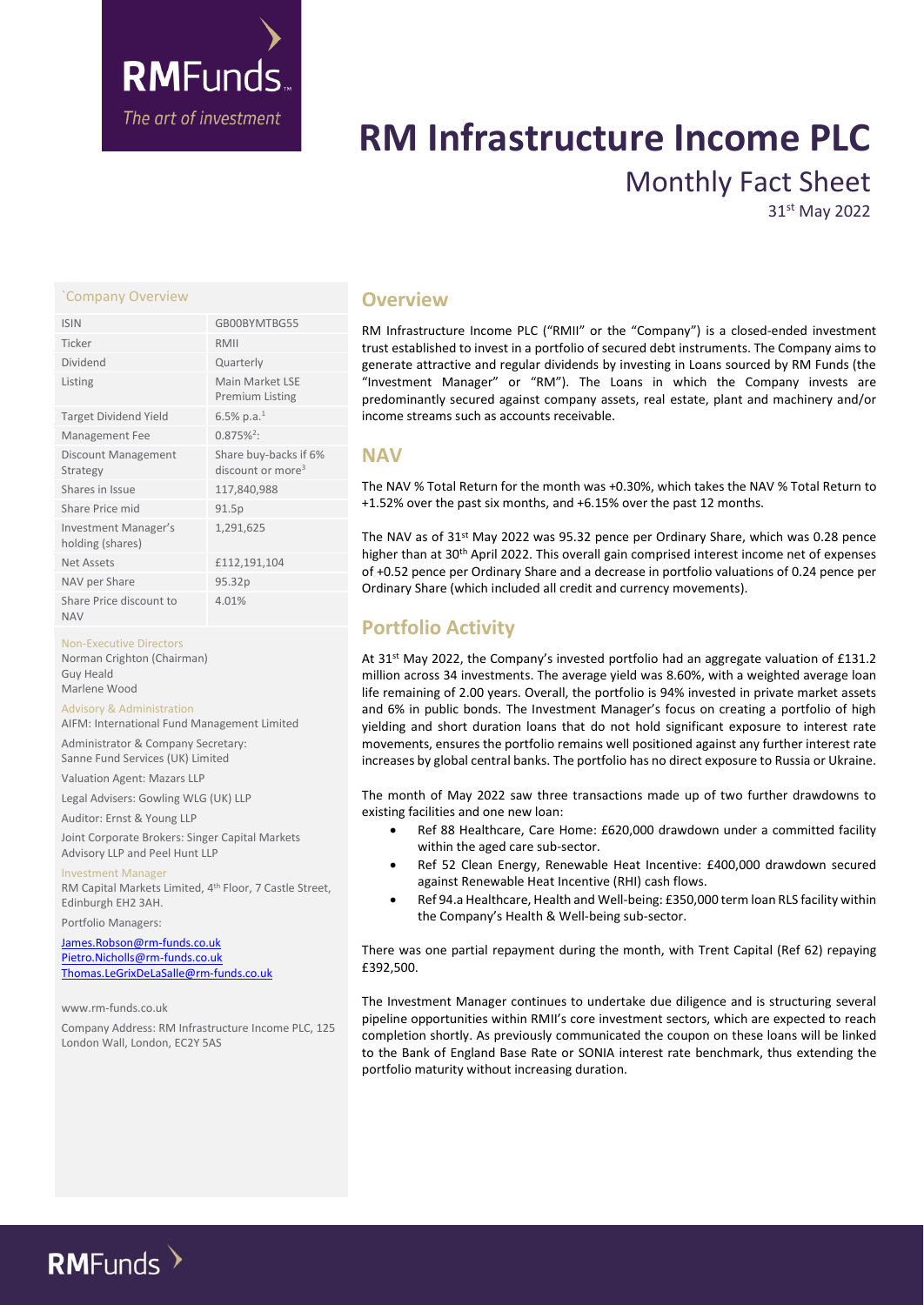**Company Portfolio at month end**



**34 £131m 8.60% 2.00 years**

Number of investments

Total invested\* Total invested\* Average Yield Average Life

I\* actual capital invested, excludes undrawn commitments, includes investments yet to settle

**Largest 10 investments by value across the entire portfolio**

| <b>Business Activity</b> | Value (£m) | <b>Expected Yield</b> | <b>WAL</b> (years) |
|--------------------------|------------|-----------------------|--------------------|
| Healthcare               | 11.60      | 9.25%                 | 1.86               |
| Asset Backed Lending     | 10.19      | 8.00%                 | 1.59               |
| Manufacturing            | 8.74       | 12.00%                | 1.84               |
| Hotel & Leisure          | 8.50       | 9.00%                 | 1.85               |
| Healthcare               | 7.95       | 9.25%                 | 2.81               |
| Healthcare               | 7.50       | 6.15%                 | 4.72               |
| Hotel & Leisure          | 6.49       | 9.00%                 | 1.85               |
| Hotel & Leisure          | 5.00       | 9.64%                 | 1.56               |
| Healthcare               | 5.00       | 7.50%                 | 1.55               |
| Hotel & Leisure          | 5.00       | 7.50%                 | 1.89               |

# **Sector breakdown, May 2022<sup>9</sup>**



| Investment |       | <b>CBILS/RLS Guarantee 27%</b> |     |     | Senior 36% |            | Hold Co 14% | Junior 23% |             |
|------------|-------|--------------------------------|-----|-----|------------|------------|-------------|------------|-------------|
|            |       |                                |     |     |            |            |             |            |             |
|            |       |                                |     |     |            |            |             |            |             |
| Coupon     |       |                                |     |     | Fixed 92%  |            |             |            | Floating 8% |
|            |       |                                |     |     |            |            |             |            |             |
|            | $0\%$ | 10%                            | 20% | 30% | 40%        | 50%<br>60% | 70%         | 80%        | 100%<br>90% |

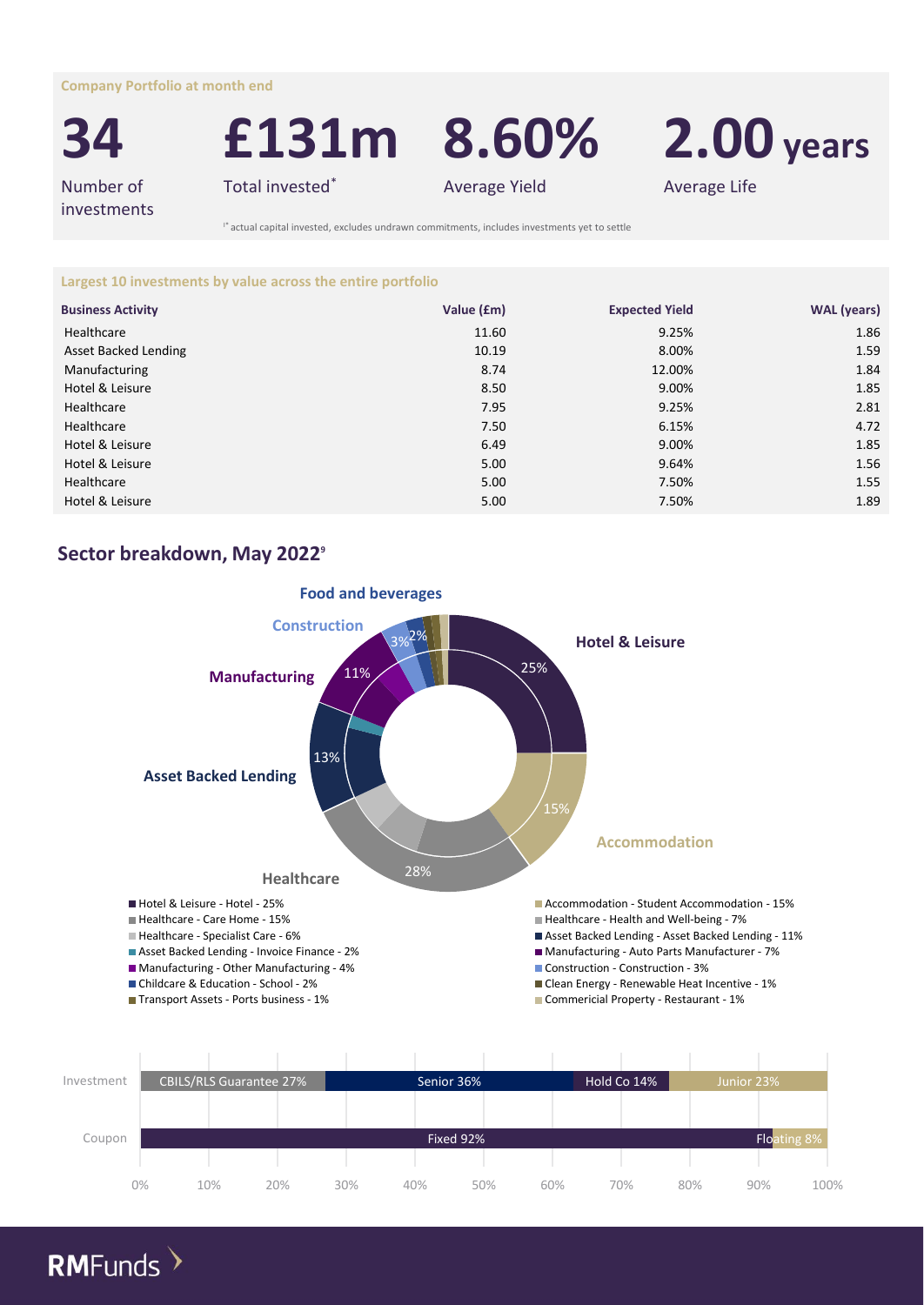# **Fund performance**

|                                                                                                                                                                                                      |                          | 1 month                  |                  | 3 months<br>2.18%        |                                                            | 6 months<br>1.52% |                          | 1 year<br>6.15%          |                | 2 years<br>19.99%        |                          | <b>ITD</b><br>34.25% |                   |
|------------------------------------------------------------------------------------------------------------------------------------------------------------------------------------------------------|--------------------------|--------------------------|------------------|--------------------------|------------------------------------------------------------|-------------------|--------------------------|--------------------------|----------------|--------------------------|--------------------------|----------------------|-------------------|
| <b>NAV Total Return %</b>                                                                                                                                                                            |                          |                          | 0.30%            |                          |                                                            |                   |                          |                          |                |                          |                          |                      |                   |
| 2022                                                                                                                                                                                                 |                          |                          |                  |                          |                                                            |                   |                          |                          |                |                          |                          |                      |                   |
|                                                                                                                                                                                                      | Jan <sup>*</sup>         | Feb <sup>*</sup>         | Mar              | Apr                      | May                                                        | Jun               | Jul                      | Aug                      | Sep            | Oct                      | Nov                      | Dec                  | <b>YTD</b>        |
| Dividends p                                                                                                                                                                                          | $\overline{\phantom{a}}$ | $\overline{\phantom{a}}$ | 1.625            | $\overline{\phantom{a}}$ |                                                            |                   |                          |                          |                |                          |                          |                      | 1.625p            |
| NAV (Cum income) p                                                                                                                                                                                   | 94.60                    | 94.89                    | 94.54            | 95.04                    | 95.32                                                      |                   |                          |                          |                |                          |                          |                      |                   |
| NAV Total Return %                                                                                                                                                                                   | 0.20%                    | 0.31%                    | 1.34%            | 0.53%                    | 0.30%                                                      |                   |                          |                          |                |                          |                          |                      | 2.70%             |
| Net Interest Income p                                                                                                                                                                                | 0.37                     | 0.53                     | 0.57             | 0.54                     | 0.52                                                       |                   |                          |                          |                |                          |                          |                      | 2.52              |
| 2021                                                                                                                                                                                                 |                          |                          |                  |                          |                                                            |                   |                          |                          |                |                          |                          |                      |                   |
|                                                                                                                                                                                                      | Jan                      | Feb                      | Mar              | Apr                      | May                                                        | Jun               | Jul                      | Aug                      | Sep            | Oct                      | Nov                      | $Dec^*$              | <b>YTD</b>        |
| Dividends p                                                                                                                                                                                          | $\overline{a}$           | $\overline{a}$           | 1.625            | $\overline{\phantom{a}}$ | i.                                                         | 1.625             | $\overline{\phantom{a}}$ | $\overline{\phantom{a}}$ | 1.625          | $\blacksquare$           | $\overline{\phantom{a}}$ | 1.625                | 6.50 <sub>p</sub> |
| NAV (Cum income) p                                                                                                                                                                                   | 94.13                    | 94.84                    | 93.49            | 94.74                    | 96.08                                                      | 95.25             | 95.6                     | 97.69                    | 96.68          | 97.03                    | 97.16                    | 94.41                |                   |
| NAV Total Return %                                                                                                                                                                                   | 0.26                     | 0.76                     | 0.28             | 1.34                     | 1.42                                                       | 0.83              | 0.37                     | 2.18                     | 0.63           | 0.36                     | 0.13                     | (1.16)               | 7.62%             |
| Net Interest Income p                                                                                                                                                                                | 0.21                     | 0.56                     | 0.45             | 0.51                     | 0.68                                                       | 0.52              | 0.59                     | 0.58                     | 0.68           | 0.49                     | 0.51                     | 0.49                 | 6.27p             |
| 2020                                                                                                                                                                                                 |                          |                          |                  |                          |                                                            |                   |                          |                          |                |                          |                          |                      |                   |
|                                                                                                                                                                                                      | Jan                      | Feb                      | Mar              | Apr                      | May                                                        | Jun               | Jul                      | Aug                      | Sep            | Oct                      | Nov                      | Dec                  | <b>YTD</b>        |
| Dividends p                                                                                                                                                                                          | $\overline{a}$           | $\bar{a}$                | 1.70             | $\overline{\phantom{a}}$ | i.                                                         | 1.625             | $\overline{\phantom{a}}$ | $\overline{a}$           | 1.625          | $\overline{\phantom{a}}$ | $\overline{\phantom{a}}$ | 1.625                | 6.575p            |
| NAV (Cum income) p                                                                                                                                                                                   | 98.31                    | 98.74                    | 86.64            | 89.10                    | 91.14                                                      | 91.16             | 91.56                    | 91.97                    | 91.58          | 91.91                    | 93.66                    | 93.88                |                   |
| NAV Total Return %                                                                                                                                                                                   | 0.53                     | 0.43                     | (10.53)          | 2.83                     | 2.29                                                       | 1.80              | 0.44                     | 0.44                     | 1.35           | 0.36                     | 1.91                     | 1.97                 | 3.15%             |
| Net Interest Income p                                                                                                                                                                                | 0.60                     | 0.67                     | 0.60             | 0.53                     | 0.53                                                       | 0.53              | 0.53                     | 0.53                     | 0.53           | 0.45                     | 0.41                     | 1.06                 | 6.96p             |
| 2019                                                                                                                                                                                                 |                          |                          |                  |                          |                                                            |                   |                          |                          |                |                          |                          |                      |                   |
|                                                                                                                                                                                                      | Jan                      | Feb                      | Mar              | Apr                      | May                                                        | Jun               | Jul                      | Aug                      | Sep            | Oct                      | Nov                      | Dec                  | <b>YTD</b>        |
| Dividends p                                                                                                                                                                                          | $\overline{a}$           | $\overline{a}$           | 1.625            | $\bar{a}$                |                                                            | 2.00              | $\overline{\phantom{a}}$ | $\overline{a}$           | 1.625          | $\overline{\phantom{a}}$ | $\overline{\phantom{a}}$ | 1.70                 | 6.95p             |
| NAV (Cum income) p                                                                                                                                                                                   | 97.62                    | 98.38                    | 98.36            | 98.95                    | 99.59                                                      | 98.00             | 98.69                    | 99.00                    | 98.05          | 98.24                    | 98.45                    | 97.79                |                   |
| NAV Total Return %                                                                                                                                                                                   | 0.67                     | 0.78                     | 1.64             | 0.59                     | 0.65                                                       | 0.41              | 0.70                     | 0.31                     | 0.70           | 0.19                     | 0.21                     | 1.06                 | 8.18%             |
| Net Interest Income p                                                                                                                                                                                | 0.69                     | 0.57                     | 1.45             | 0.58                     | 0.71                                                       | 0.63              | 0.58                     | 0.79                     | 0.64           | 0.69                     | 0.58                     | 1.03                 | 8.94p             |
| 2018                                                                                                                                                                                                 |                          |                          |                  |                          |                                                            |                   |                          |                          |                |                          |                          |                      |                   |
|                                                                                                                                                                                                      | Jan                      | Feb                      | Mar              | Apr                      | May                                                        | Jun               | Jul                      | Aug                      | Sep            | Oct                      | Nov                      | Dec                  | <b>YTD</b>        |
| Dividends (pence)                                                                                                                                                                                    | $\overline{a}$           | 2.00                     | $\overline{a}$   | $\frac{1}{2}$            | J.                                                         | 1.625             | $\overline{a}$           | 1.625                    | $\bar{a}$      | $\overline{\phantom{a}}$ | $\overline{a}$           | 1.625                | 6.875p            |
| NAV (Cum Income) p                                                                                                                                                                                   | 99.26                    | 97.76                    | 98.17            | 98.66                    | 99.14                                                      | 97.85             | 98.11                    | 97.01                    | 97.34          | 98.08                    | 98.20                    | 96.98                |                   |
| NAV Total Return %                                                                                                                                                                                   | 0.68                     | 0.50                     | 0.41             | 0.50                     | 0.49                                                       | 0.34              | 0.26                     | 0.53                     | 0.34           | 0.76                     | 0.12                     | 0.41                 | 5.47%             |
| Net Interest Income p                                                                                                                                                                                | 0.85                     | 0.64                     | 0.47             | 0.48                     | 0.52                                                       | 0.55              | 0.56                     | 0.50                     | 0.49           | 0.60                     | 0.51                     | 0.62                 | 6.98p             |
| 2017                                                                                                                                                                                                 |                          |                          |                  |                          |                                                            |                   |                          |                          |                |                          |                          |                      |                   |
|                                                                                                                                                                                                      | Jan                      | Feb                      | Mar              | Apr                      | May                                                        | Jun               | Jul                      | Aug                      | Sep            | Oct                      | Nov                      | Dec                  | <b>YTD</b>        |
| Dividends p                                                                                                                                                                                          | $\overline{\phantom{a}}$ | $\overline{\phantom{a}}$ | J.               | i.                       | L,                                                         | 0.20              | $\overline{\phantom{a}}$ | 0.20                     | $\overline{a}$ | $\overline{\phantom{a}}$ | 1.80                     |                      | 2.20 <sub>p</sub> |
| NAV (Cum income) p                                                                                                                                                                                   | 97.70                    | 97.40                    | 97.31            | 97.51                    | 98.23                                                      | 97.57             | 98.11                    | 99.11                    | 99.51          | 100.24                   | 98.36                    | 98.59                |                   |
| NAV Total Return %<br>Net Interest Income p                                                                                                                                                          | (0.31)<br>(0.20)         | (0.31)<br>(0.13)         | (0.09)<br>(0.03) | 0.21<br>0.02             | 0.74<br>0.33                                               | (0.47)<br>0.35    | 0.55<br>0.52             | 1.22<br>1.25             | 0.40<br>0.38   | 0.73<br>0.64             | (0.08)<br>0.47           | 0.23<br>0.46         | 3.18%             |
|                                                                                                                                                                                                      |                          |                          |                  |                          |                                                            |                   |                          |                          |                |                          |                          |                      | 4.06p             |
| December 2021, January 2022 and February 2022 NAV have been adjusted for the costs of the cladding replacement at Coventry Student Accommodation (Loan ref 68), which became known in March 2022, as |                          |                          |                  |                          |                                                            |                   |                          |                          |                |                          |                          |                      |                   |
| further described in the 2021 Annual Report and Accounts                                                                                                                                             |                          |                          |                  |                          |                                                            |                   |                          |                          |                |                          |                          |                      |                   |
|                                                                                                                                                                                                      |                          |                          |                  |                          |                                                            |                   |                          |                          |                |                          |                          |                      |                   |
|                                                                                                                                                                                                      |                          |                          |                  |                          | <b>Cumulative Total Return since inception<sup>8</sup></b> |                   |                          |                          |                |                          |                          |                      |                   |
| 145                                                                                                                                                                                                  |                          |                          |                  |                          |                                                            |                   |                          |                          |                |                          |                          |                      |                   |
| 135                                                                                                                                                                                                  |                          |                          |                  |                          |                                                            |                   |                          |                          |                |                          |                          |                      |                   |
| 125                                                                                                                                                                                                  |                          |                          |                  |                          |                                                            |                   |                          |                          |                |                          |                          |                      |                   |
| 115                                                                                                                                                                                                  |                          |                          |                  |                          |                                                            |                   |                          |                          |                |                          |                          |                      |                   |
|                                                                                                                                                                                                      |                          |                          |                  |                          |                                                            |                   |                          |                          |                |                          |                          |                      |                   |
|                                                                                                                                                                                                      |                          |                          |                  |                          |                                                            |                   |                          |                          |                |                          |                          |                      |                   |
| 105                                                                                                                                                                                                  |                          |                          |                  |                          |                                                            |                   |                          |                          |                |                          |                          |                      |                   |
| 95<br>85                                                                                                                                                                                             |                          |                          |                  |                          |                                                            |                   |                          |                          |                |                          |                          |                      |                   |

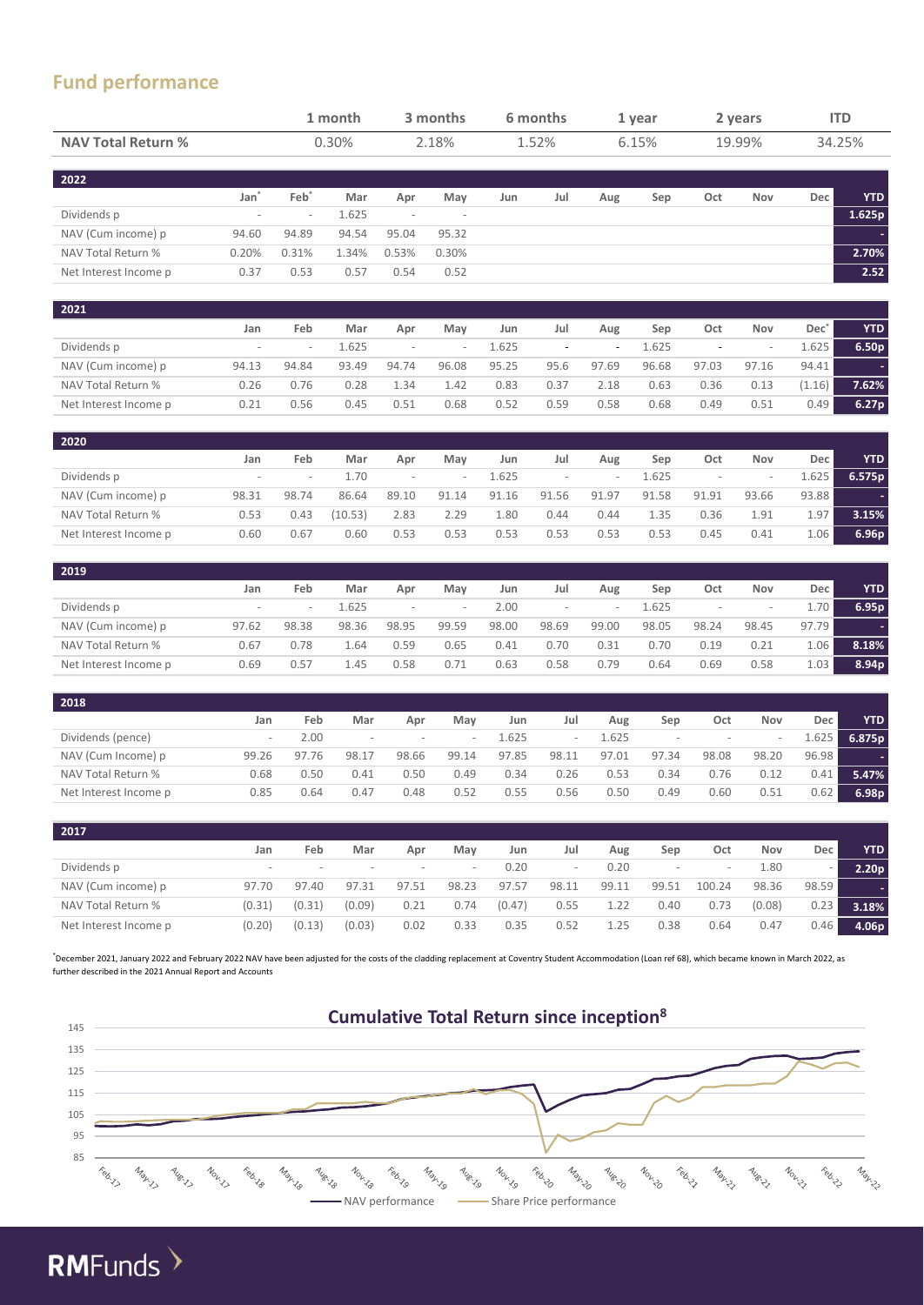# **Portfolio Statistics**

| Ref  | Borrower<br>Name                    | Deal Type             | Sector                      | Subsector                   | Nominal<br>(E) | <b>Market Value</b><br>(E) | Valuer   | Payment |
|------|-------------------------------------|-----------------------|-----------------------------|-----------------------------|----------------|----------------------------|----------|---------|
| 88   | Private Loan -<br>SPV               | <b>Bilateral Loan</b> | Healthcare                  | Care home                   | 11,600,729     | 11,600,729                 | V Agent  | Cash    |
| 60   | Private Loan -<br>SPV               | <b>Bilateral Loan</b> | <b>Asset Backed Lending</b> | <b>Asset Backed Lending</b> | 10,193,916     | 10,193,916                 | V Agent  | Cash    |
| 39   | Beinbauer                           | Syndicated<br>Loan    | Manufacturing               | Auto Parts Manufacturer     | 8,743,913      | 8,743,913                  | V Agent  | PIK     |
| 66   | Private Loan -<br>SPV               | <b>Bilateral Loan</b> | Hotel & Leisure             | Hotel                       | 8,504,440      | 8,504,440                  | V Agent  | Cash    |
| 76   | Gym Franchise                       | <b>Bilateral Loan</b> | Healthcare                  | Health and Well-being       | 7,949,555      | 7,949,555                  | V Agent  | Cash    |
| 15   | Voyage Care                         | Bond                  | Healthcare                  | Specialist Care             | 7,500,000      | 7,164,844                  | External | Cash    |
| 67   | Private Loan -<br>SPV               | <b>Bilateral Loan</b> | Hotel & Leisure             | Hotel                       | 6,490,560      | 6,490,560                  | V Agent  | Cash    |
| 80   | Private Loan -<br>SPV               | <b>Bilateral Loan</b> | Hotel & Leisure             | Hotel                       | 5,000,000      | 4,150,000                  | V Agent  | Cash    |
| 82   | Private Loan -<br>SPV               | <b>Bilateral Loan</b> | Healthcare                  | Care home                   | 5,000,000      | 5,000,000                  | V Agent  | Cash    |
| 86   | Private Loan -<br>SPV               | <b>Bilateral Loan</b> | Hotel & Leisure             | Hotel                       | 5,000,000      | 5,000,000                  | V Agent  | Cash    |
| 89   | Private Loan -<br>SPV               | <b>Bilateral Loan</b> | Accommodation               | Student accommodation       | 5,000,000      | 5,000,000                  | V Agent  | Cash    |
| 62   | <b>Trent Capital</b>                | <b>Bilateral Loan</b> | Manufacturing               | <b>Other Manufacturing</b>  | 4,595,440      | 4,365,668                  | V Agent  | PIK     |
| 79   | Private Loan -<br>SPV               | <b>Bilateral Loan</b> | Construction                | Construction                | 4,500,000      | 3,735,000                  | V Agent  | Cash    |
| 61   | Private Loan -<br><b>SPV</b>        | <b>Bilateral Loan</b> | <b>Asset Backed Lending</b> | Asset Backed Lending        | 4,469,939      | 4,469,939                  | V Agent  | Cash    |
| 12   | Private Loan -<br>SPV               | <b>Bilateral Loan</b> | Accommodation               | Student accommodation       | 4,420,000      | 4,420,000                  | V Agent  | Cash    |
| 73   | Private Loan -<br>SPV               | <b>Bilateral Loan</b> | Hotel & Leisure             | Hotel                       | 4,000,000      | 4,000,000                  | V Agent  | Cash    |
| 84   | Private Loan -<br>SPV               | <b>Bilateral Loan</b> | Accommodation               | Student accommodation       | 4,000,000      | 4,000,000                  | V Agent  | Cash    |
| 68   | Equity                              | Equity                | Accommodation               | Student accommodation       | 3,600,000      | 3,600,000                  | V Agent  | N/A     |
| 83   | Private Loan -<br>SPV               | <b>Bilateral Loan</b> | Healthcare                  | Care home                   | 2,796,462      | 2,796,462                  | V Agent  | Cash    |
| 64   | Private Loan -<br>SPV               | <b>Bilateral Loan</b> | <b>Asset Backed Lending</b> | <b>Invoice Finance</b>      | 2,750,000      | 2,750,000                  | V Agent  | Cash    |
| 92   | Private Loan -<br>SPV               | <b>Bilateral Loan</b> | Hotel & Leisure             | Hotel                       | 2,458,629      | 2,040,662                  | V Agent  | Cash    |
| 58   | Private Loan -<br>SPV               | <b>Bilateral Loan</b> | Hotel & Leisure             | Hotel                       | 2,127,227      | 1,552,876                  | V Agent  | PIK     |
| 91   | Private Loan -<br>SPV               | <b>Bilateral Loan</b> | Childcare & Education       | School                      | 2,000,000      | 2,000,000                  | V Agent  | Cash    |
| 71   | Euroports                           | Syndicated<br>Loan    | <b>Transport Assets</b>     | Ports business              | 1,703,578      | 1,635,434                  | External | Cash    |
| 74   | Private Loan -<br>SPV               | <b>Bilateral Loan</b> | Accommodation               | Student accommodation       | 1,671,038      | 1,671,038                  | V Agent  | Cash    |
| 69   | Private Loan -<br>SPV               | <b>Bilateral Loan</b> | Hotel & Leisure             | Hotel                       | 915,000        | 869,250                    | V Agent  | Cash    |
| 87   | Private Loan -<br>SPV               | <b>Bilateral Loan</b> | <b>Commercial Property</b>  | Restaurant                  | 782,623        | 782,623                    | V Agent  | Cash    |
| 63   | <b>Trent Capital</b><br>(Fusion) RF | <b>Bilateral Loan</b> | Manufacturing               | <b>Other Manufacturing</b>  | 699,545        | 199,335                    | V Agent  | PIK     |
| 76.1 | Gym Franchise                       | <b>Bilateral Loan</b> | Healthcare                  | Health and Well-being       | 614,940        | 614,940                    | V Agent  | PIK     |
| 52   | Private Loan -<br>SPV               | <b>Bilateral Loan</b> | Clean Energy                | Renewable heat incentive    | 548,910        | 548,910                    | V Agent  | Cash    |
| 78   | Private Loan -<br>SPV               | <b>Bilateral Loan</b> | <b>Energy Efficiency</b>    | <b>Energy Efficiency</b>    | 500,000        | 400,000                    | V Agent  | Cash    |
| 81   | Private Loan -<br>SPV               | <b>Bilateral Loan</b> | Finance                     | Wealth Management           | 500,000        | 500,000                    | V Agent  | Cash    |
| 94.a | Private Loan -<br>SPV               | <b>Bilateral Loan</b> | Healthcare                  | Health and Well-being       | 350,543        | 350,543                    | V Agent  | Cash    |
| 9    | Private Loan -<br>SPV               | <b>Bilateral Loan</b> | Clean Energy                | Renewable heat incentive    | 230,538        | 230,538                    | V Agent  | Cash    |
|      | Sum                                 |                       |                             |                             | 131,217,523    | 127,331,174                |          |         |